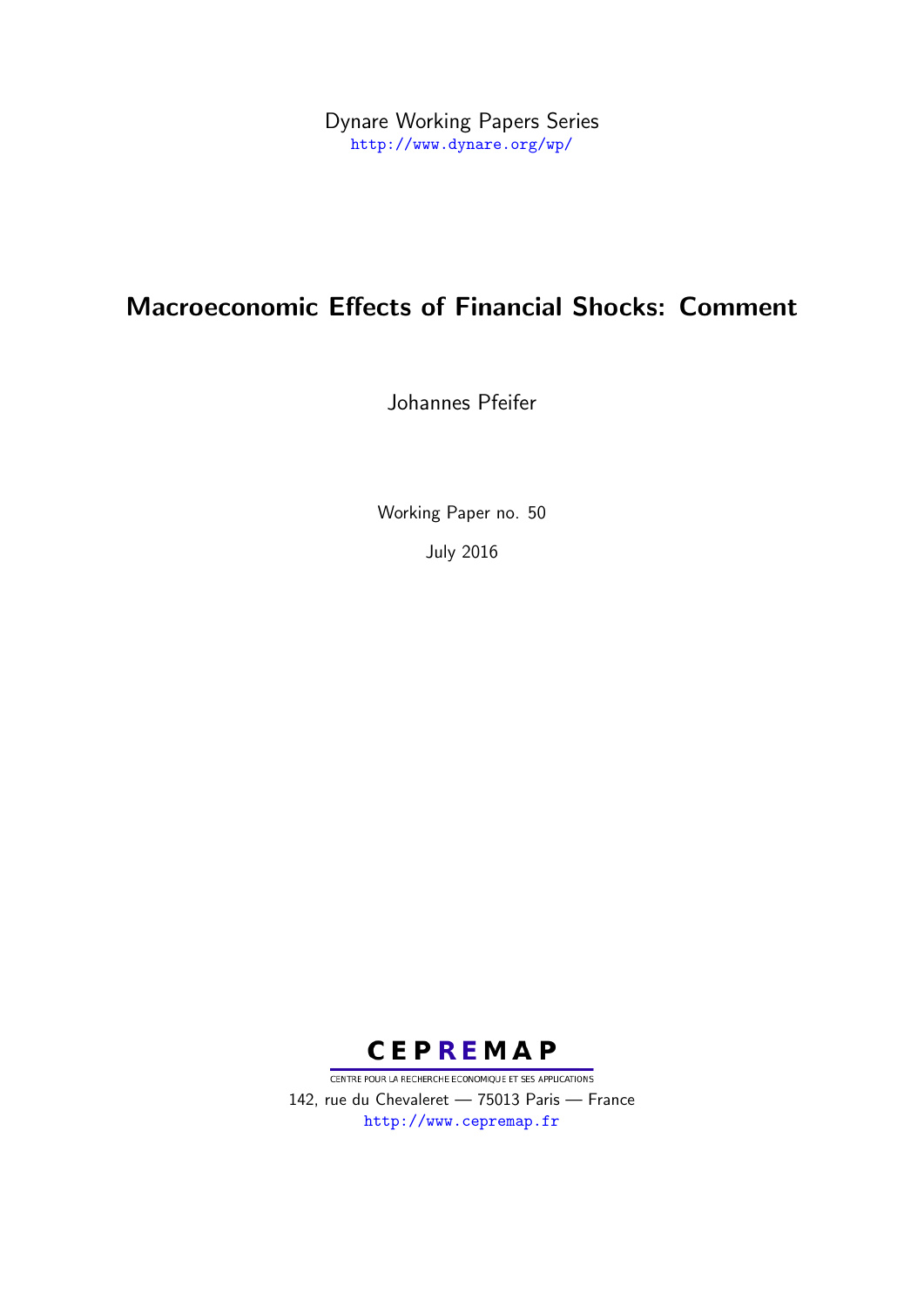# Macroeconomic Effects of Financial Shocks: Comment

By JOHANNES PFEIFER<sup>\*</sup>

[Urban Jermann and Vincenzo Quadrini](#page-13-0) [\(2012\)](#page-13-0) argue that financial shocks are the most important factor driving U.S. business cycles. I show that the construction of their TFP measure suffers from data problems. A corrected TFP measure is able to account for most of the Great Recession. Their estimated DSGE model is also affected by several issues. In a properly reestimated model, marginal efficiency of investment shocks explain most of output volatility, while the contribution of financial shocks is 6.5 percent as opposed to the 46 percent originally reported. Still, financial shocks contribute 2-3 percentage points to the observed GDP drop during the Great Recession. JEL: E23, E32, E44, G01, G32 Keywords: Financial Frictions, Pecking Order, Marginal Efficiency of Investment

[Jermann and Quadrini](#page-13-0) [\(2012\)](#page-13-0) (JQ) develop a DSGE model incorporating the pecking order theory of debt and equity financing to explore how the dynamics of real and financial variables are affected by financial shocks. They do so using two distinct approaches: their first approach uses a parsimonious model to construct a series of financial shocks and feeds these shocks together with standard Solow residual-based TFP shocks back into the model. They find that the Great Recession was strongly influenced by financial shocks. Their second approach estimates a medium-scale DSGE model using Bayesian full information techniques. They find that financial shocks account for almost half of the volatility of output growth since the beginning of the Great Moderation period.

I show that both approaches suffer from methodological issues. In their first approach, the constructed TFP measure combines GDP of the total economy with inputs pertaining to the private business sector only. In addition, JQ make a timing error by using the end of period

<sup>∗</sup> University of Mannheim, E-mail: <pfeifer@uni-mannheim.de>. Special thanks go to Antonio Ciccone, Benjamin Born, and Klaus Adam. I am also grateful for the research assistance of Philipp Feßler, Olav Slettebø, Mirac Can Ugur, and Johannes Wacks. All remaining errors are of course my own.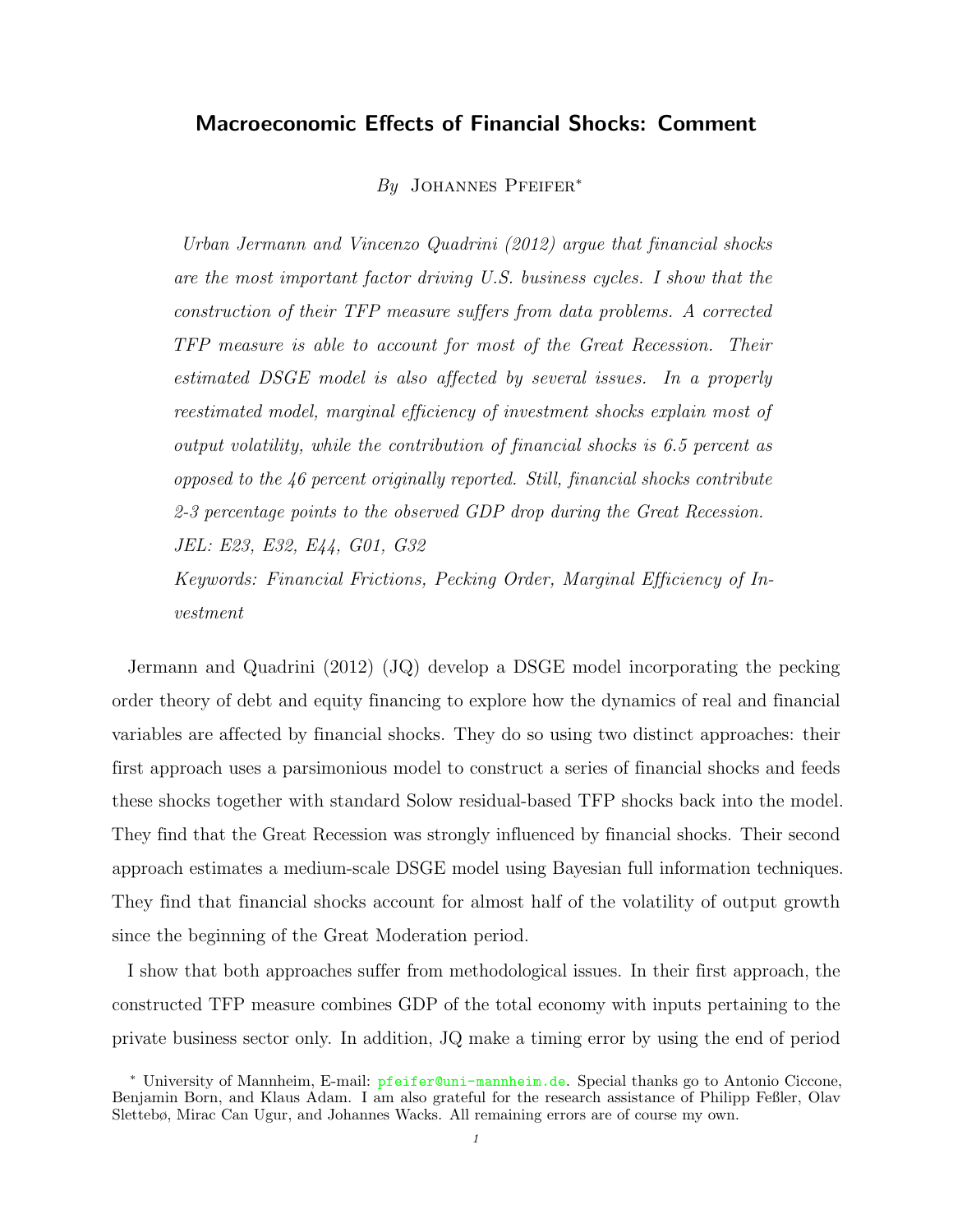rather than the beginning of period capital stock as an input, which is inconsistent with their model. Correcting these two issues leads to a more volatile TFP series. Recalibrating the model to match the calibration targets, TFP innovations mostly account for the Great Recession and the contribution of financial innovations is considerably muted.

JQ's second approach is affected by issues in three equilibrium conditions, in mode finding, and in convergence of the Metropolis-Hastings algorithm. When I fix these issues and reestimate the model, the posterior estimates are more consistent with the previous literature. In agreement with [Alejandro Justiniano, Giorgio E. Primiceri and Andrea Tambalotti](#page-13-1) [\(2011\)](#page-13-1), marginal efficiency of investment (MEI) shocks are found to be the most important driver of business cycles. In contrast, the contribution of financial shocks to aggregate volatility becomes small. They account for 6.5 percent of output variance as opposed to the 46 percent reported in JQ.

Thus, the empirical evidence from both approaches calls into question the importance of the particular type of microfounded financial shock proposed by JQ. Despite the small role of the JQ financial shocks for explaining aggregate volatility over the full sample, their role during the recent Great Recession episode is more pronounced, accounting for 2-3 percentage points of the 9 percentage point GDP drop.

The rest of the paper proceeds as follows. Section [I](#page-2-0) considers the TFP shock construction in the parsimonious model. Section [II](#page-6-0) reestimates the extended medium-scale DSGE model. Section [III](#page-11-0) concludes.

### I. Basic model

<span id="page-2-0"></span>In their first approach, JQ use the equilibrium relationships of a parsimonious model to construct a series for financial conditions,  $\hat{\xi}_t$ . They then combine the series for financial conditions with a series for TFP constructed as the Solow residual,  $\hat{z}_t$ , and estimate the bivariate VAR:

<span id="page-2-1"></span>(1) 
$$
\begin{pmatrix} \hat{z}_{t+1} \\ \hat{\xi}_{t+1} \end{pmatrix} = \mathbf{A} \begin{pmatrix} \hat{z}_t \\ \hat{\xi}_t \end{pmatrix} + \begin{pmatrix} \varepsilon_{z,t+1} \\ \varepsilon_{\xi,t+1} \end{pmatrix},
$$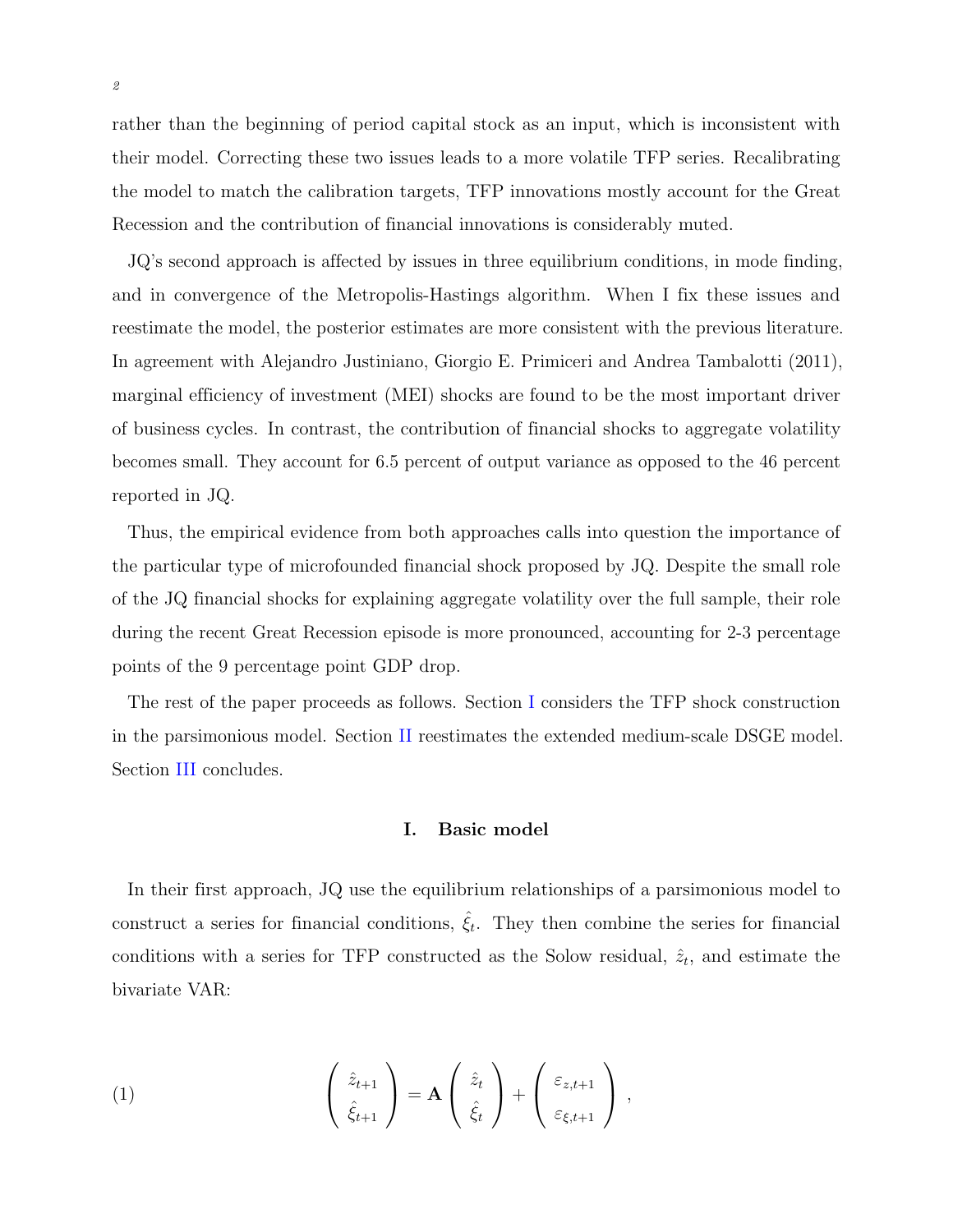<span id="page-3-1"></span>

Figure 1. : Constructed TFP series and estimated VAR residuals

Note: Left panel: time series of TFP based on real GDP and end of period capital stock used in JQ (blue solid line), TFP based on real GDP and beginning of period capital stock (red dashed-dotted line), and of TFP based on business value added and beginning of period capital stock (green dashed line). Right panel: time series of the estimated TFP residual  $\varepsilon_{z,t}$  (blue solid line) and of the financial residual  $\varepsilon_{\xi,t}$  (red dashed line) from the VAR with Business Gross Value Added TFP (BGVA-TFP). Shaded areas denote NBER recessions.

where **A** is a two by two coefficient matrix. TFP residuals  $\varepsilon_{z,t+1}$  and financial residuals  $\varepsilon_{\xi,t+1}$  are assumed to be i.i.d. with standard deviations  $\sigma_z$  and  $\sigma_\xi.$ 

<span id="page-3-0"></span>JQ construct the TFP series  $\hat{z}_t$  that they feed into their bivariate VAR as the Solow residual

(2) 
$$
\hat{z}_t = \hat{y}_t - \theta \hat{k}_t - (1 - \theta) \hat{n}_t,
$$

where  $\theta$  is the capital share,  $k_t$  is the *beginning* of period capital stock used in production, and hats denote percentage deviations from the long-run trend. There are two issues in JQ's construction of TFP. First, JQ use time series comprising a different number of sectors on the right-hand side of equation [\(2\)](#page-3-0). The capital stock  $k_t$  is constructed from data of the nonfinancial corporate business sector. Similarly, hours  $n_t$  relate to the private business sector and are proxied by "Aggregate Weekly Hours: Production and Nonsupervisory Employees: Total Private Industries". Yet to measure output  $y_t$ , JQ use "Real gross domestic product", i.e. the full economy. According to JQ's technical appendix, they originally intended to use "Gross value added: GDP: Business" as their output measure. This would have treated the construction of TFP symmetrically to the construction of financial conditions  $\xi_t$ , which relies on gross value added in the private business sector. Yet, in their replication codes JQ actually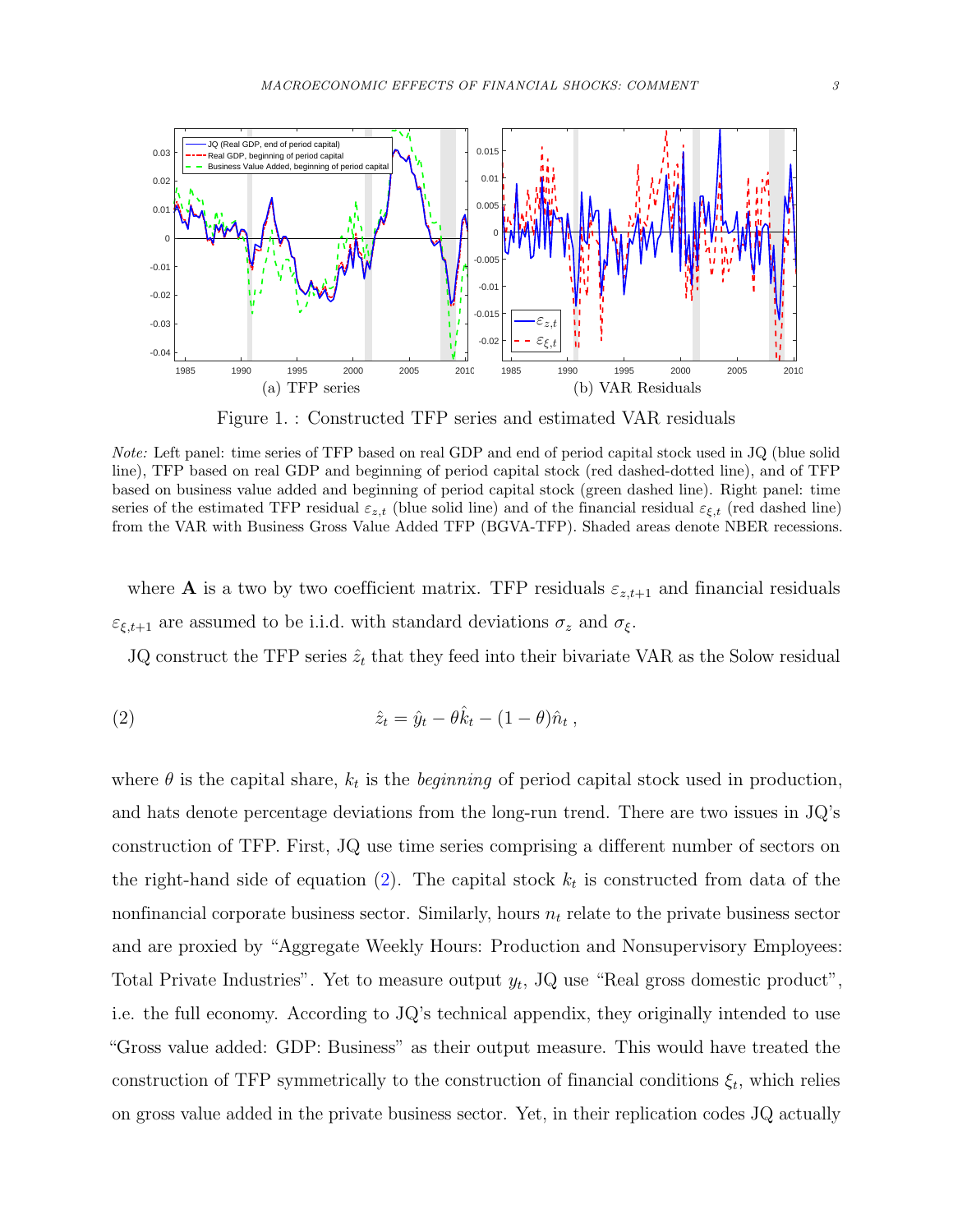use "Real gross domestic product" of the whole economy.

Second, JQ use the *end* of period capital stock constructed from the flow of funds table instead of the beginning of period one. This implies that the investment produced within the current quarter is already used to produce the same investment and contrasts with JQ's model, which assumes one period time-to-build.<sup>[1](#page-4-0)</sup>

The left panel of Figure [1](#page-3-1) shows the three different TFP series. The Business Gross Value Added TFP (BGVA-TFP) series (green dashed line) displays considerably larger fluctuations than the TFP series constructed using GDP of the whole economy. In particular, during the Great Recession the drop in TFP is almost twice as big.

The right panel of Figure [1](#page-3-1) displays the time series of the estimated residuals of the VAR in equation [\(1\)](#page-2-1) when using the BGVA-TFP measure. When constructing TFP  $\hat{z}_t$  and the financial conditions  $\hat{\xi}_t$  using the same sectoral output concept, the estimated shocks show a correlation of  $\rho = 0.7425$  (p-value=1.2484e – 19). This correlation between shocks in the historical sample when using the BGVA-TFP requires the model to be recalibrated with a dividend adjustment cost parameter  $\kappa = 0.08$  as opposed to  $\kappa = 0.146$  in JQ to still match the calibration targets (see Appendix [B](#page-15-0) for details).<sup>[2](#page-4-1)</sup>

The top row of Figure [2](#page-5-0) reports the counterfactual data series from the recalibrated model simulated with only the TFP equation residual. The counterfactuals for the financial variables are relegated to Appendix [C.](#page-17-0) Compared to JQ (red dashed line), BGVA-TFP in the recalibrated model is well able to explain the two recessions in 1991 and 2008 (blue dashed dotted line). In particular, TFP now accounts for 4.7 percentage points of the 8.2 percent GDP drop during the Great Recession, compared to 2.6 percentage points reported in  $JQ<sup>3</sup>$  $JQ<sup>3</sup>$  $JQ<sup>3</sup>$  While the model still misses the expansion in working hours as in  $JQ$ , TFP shocks now contribute 1.45 percentage points to the 4 percent volatility of hours, compared to the 0.96 percentage points reported in JQ. This is particularly visible during the Great Recession, where TFP shocks account for one quarter of the drop in hours instead of one eighth in

<span id="page-4-0"></span><sup>&</sup>lt;sup>1</sup>The timing JQ use for capital in the construction of TFP is also inconsistent with the construction of financial conditions  $\xi_t$ , which relies on the beginning of period capital stock.

<span id="page-4-1"></span><sup>2</sup>The high correlation between the residuals could also indicate that the TFP and financial shocks do not represent structural shocks as assumed by JQ.

<span id="page-4-2"></span><sup>&</sup>lt;sup>3</sup>This value increases to 6.1 percent when shutting off financial frictions, i.e. with  $\kappa = \tau = 0$ . See Figure [C1](#page-17-1) in the Appendix.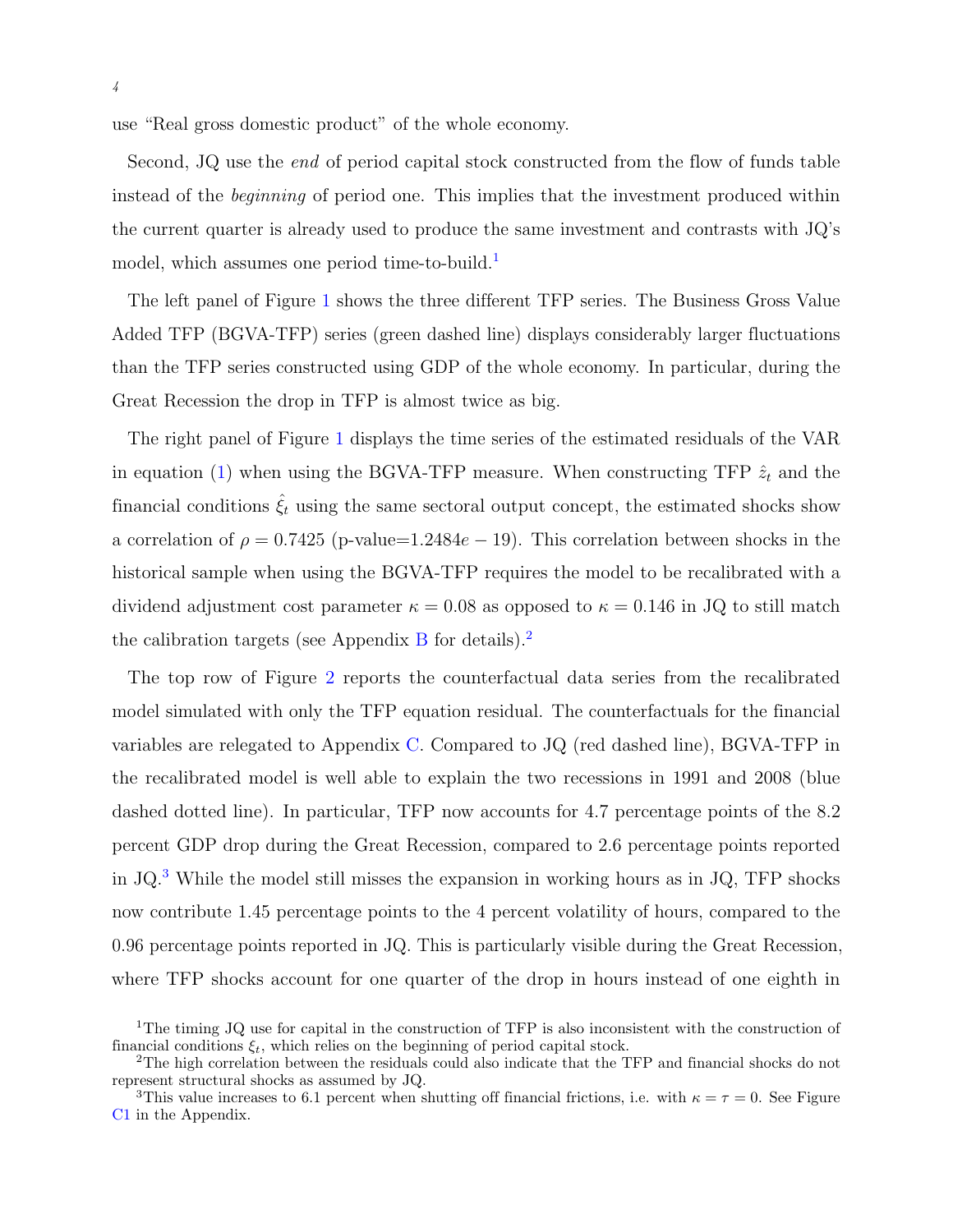<span id="page-5-0"></span>

Figure 2. : Counterfactual model simulations

Note: The rows show the counterfactual GDP (left column) and hours (right column) obtained from the parsimonious model when simulating it with TFP shocks only (first row), financial shocks only (second row), and both shocks (third row). Green solid line: data; red dashed line: JQ results; blue dashed dotted line: recalibrated model. Shaded areas denote NBER recessions.

JQ. Regarding debt repurchases and equity payouts (Figure [C1\)](#page-17-1), TFP shocks cause larger movements, which is particularly visible during the Great Recession. TFP shocks are able to account for the full increase in debt repurchases, while predicting a decrease in equity payouts almost twice as big as in the data.

The middle row of Figure [2](#page-5-0) displays the counterfactual series from the recalibrated model with financial friction residuals only. Looking at GDP, the fit is much less impressive than reported in JQ. The depth of the recession in 1991 is overpredicted, while the subsequent recovery and GDP peak occur too early. The GDP drop before and during the 2001 recession is also exaggerated compared to the data. During the 2008 recession a drop of 2.8 percent of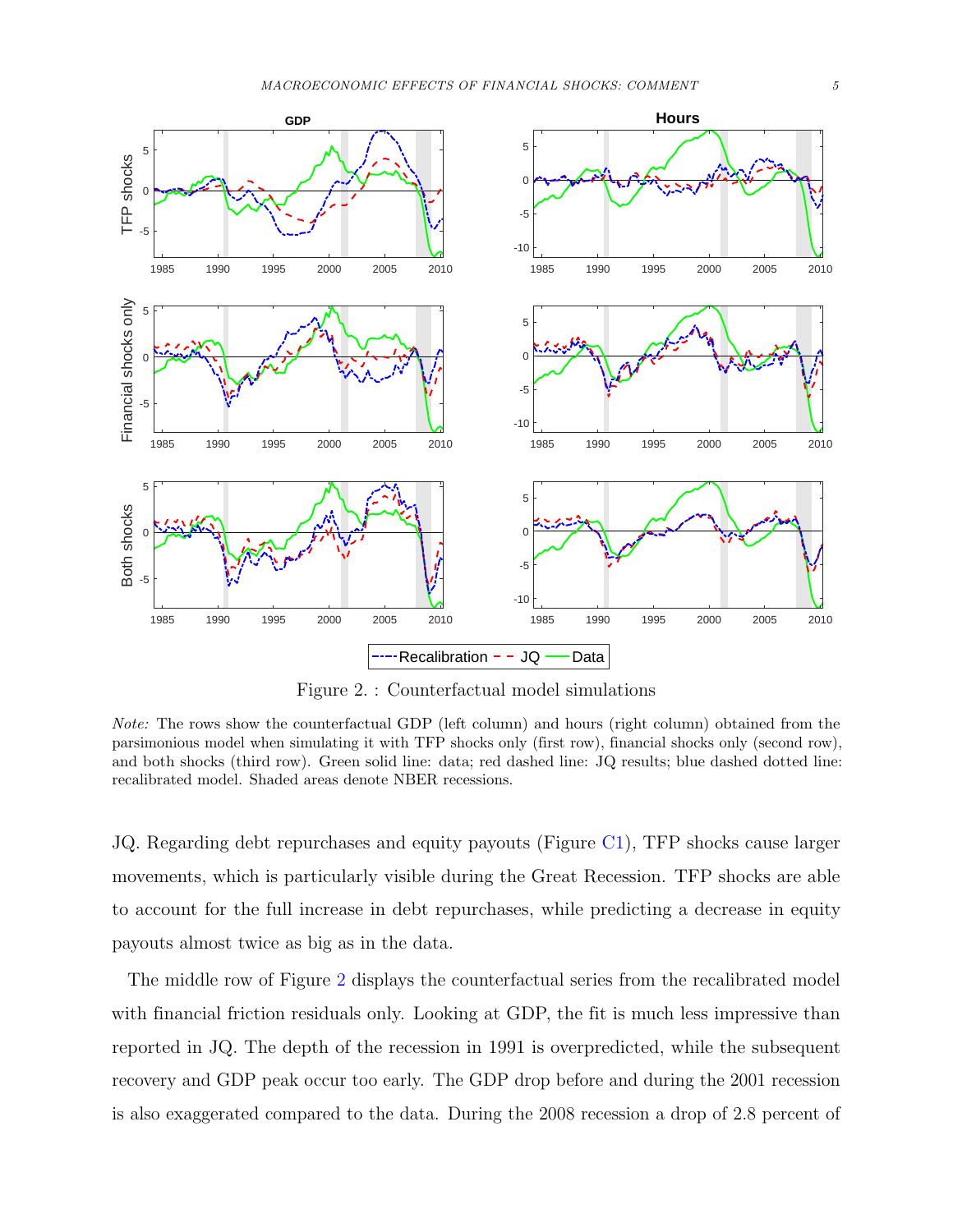GDP is accounted for by the financial friction residual as opposed to the 4.4 percent drop reported in JQ. The model also misses the growth slowdown immediately before the Great Recession and instead predicts an expansion. At the end of the sample, the model predicts a very quick recovery, with GDP already being above its long-run mean when it was still 7.8 percent below trend in the data. The explanatory power of financial shocks for the movement of hours is still considerable. They can account for 2 percentage points of the 4 percent volatility, compared to 2.2 percentage points in JQ. However, during the Great Recession, the drop in hours due to financial residuals is 36 percent of the empirically observed drop, compared with more than half in JQ. The movements of debt repurchases and equity payouts (Figure [C2\)](#page-18-0) are generally similar compared to JQ, but with a slightly smaller amplitude.

Finally, the bottom row of Figure [2](#page-5-0) shows the counterfactual series when both residuals enter the recalibrated model, thus incorporating the in-sample correlation between the residuals. The model accounts for 6.6 percentage points of the 8.2 percent output drop during the Great Recession, compared to 5.8 percentage points in JQ. The model is also better able to capture the expansion during the latter half of the 1990s, but this comes at the cost of more strongly overpredicting the expansion after the 2001 recession. The fit of hours is worse than reported in JQ, with both shocks now accounting for 5 instead of 6.1 percentage points of the 11.5 percent hours drop during the Great Recession. The volatility of hours over the whole sample is 1.8 percent, compared to 2.2 percent in JQ and 4 percent in the data. Turning to the financial variables (Figure [C3\)](#page-19-0), the counterfactual series are very similar to JQ, with the extreme peaks being slightly less pronounced. During the Great Recession, the model predicts an increase of debt repurchases of 12.0 instead of 12.9 percentage points, but this is still larger than the 8.9 percent increase in the data.

#### II. Extended model and structural estimation

<span id="page-6-0"></span>This section is concerned with the medium-scale New Keyesian DSGE model of JQ. I first outline two issues with the estimation of this model in JQ before fixing them and reestimating the model.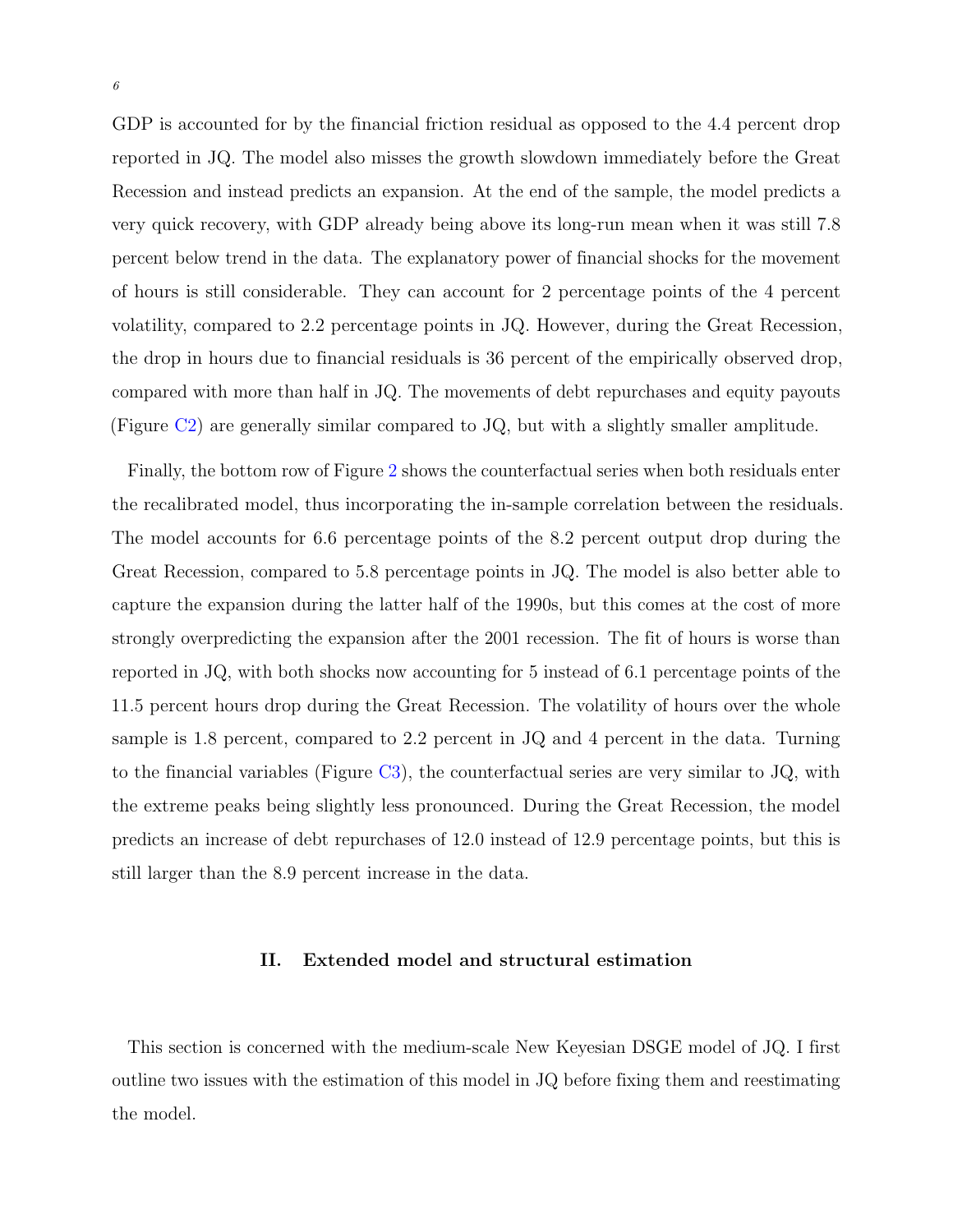A. Problems in JQ's model estimation

#### FIRST ORDER CONDITIONS

The technical appendix of JQ displays the equations of the extended model. However, there are three errors in the first order conditions for which I cannot ascertain whether they are simply typos or whether they also affect the model estimation (see Appendix [A](#page-14-0) for details).

#### Reported posterior distribution

The estimation results in Table 3 of JQ suggest that the Metropolis-Hastings algorithm did not correctly sample from the posterior distribution. First, the highest posterior density intervals (HPDIs) are unusually narrow for the type of prior and sample length used. For example, [Lawrence Christiano, Roberto Motto and Massimo Rostagno](#page-12-0) [\(2014\)](#page-12-0) use a similar model, prior, and data length and report HPDIs that are wider by almost one order of magnitude. Second, although the posterior is known to be asymptotically normal (see [Sungbae An and Frank Schorfheide,](#page-12-1) [2007,](#page-12-1) and the references therein), the posterior modes for parameters like the habit in consumption h (erroneously labelled  $\lambda$  in JQ's table 3) or the interest rate smoothing parameter  $\rho_R$  are outside of the 90 percent HPDIs. This is commonly a sign for parameter drift in the Markov Chain and for non-convergence.

#### B. Reestimating the model

Due to the errors in the first order conditions and the unusual posterior estimates reported, I reestimate the model on the original dataset with Bayesian techniques using Dynare (Stéphane Adjemian, Houtan Bastani, Fréderic Karamé, Michel Juillard, Junior Maih, Ferhat Mihoubi, George Perendia, Johannes Pfeifer, Marco Ratto and Sébastien Villemot, [2011\)](#page-12-2).<sup>[4](#page-7-0)</sup> Mode finding is conducted using the CMA-ES algorithm (Nikolaus Hansen, Sybille D. Müller [and Petros Koumoutsakos,](#page-12-3) [2003\)](#page-12-3), following the evidence of its good performance for global mode-finding in the context of DSGE models in [Martin M. Andreasen](#page-12-4) [\(2010\)](#page-12-4). The Monte Carlo Markov Chain consists of 10 millions draws from the Metropolis-Hastings algorithm

<span id="page-7-0"></span><sup>&</sup>lt;sup>4</sup>As a practical matter, I formally target the debt-to-GDP ratio and the ratio of government spending to GDP in steady state by adjusting  $\bar{G}$  and  $\bar{\xi}$  for every draw of the parameters. This makes sure that the targets are still matched when the MCMC algorithm or the mode-finder vary parameters that affect the steady state like e.g. the average markups.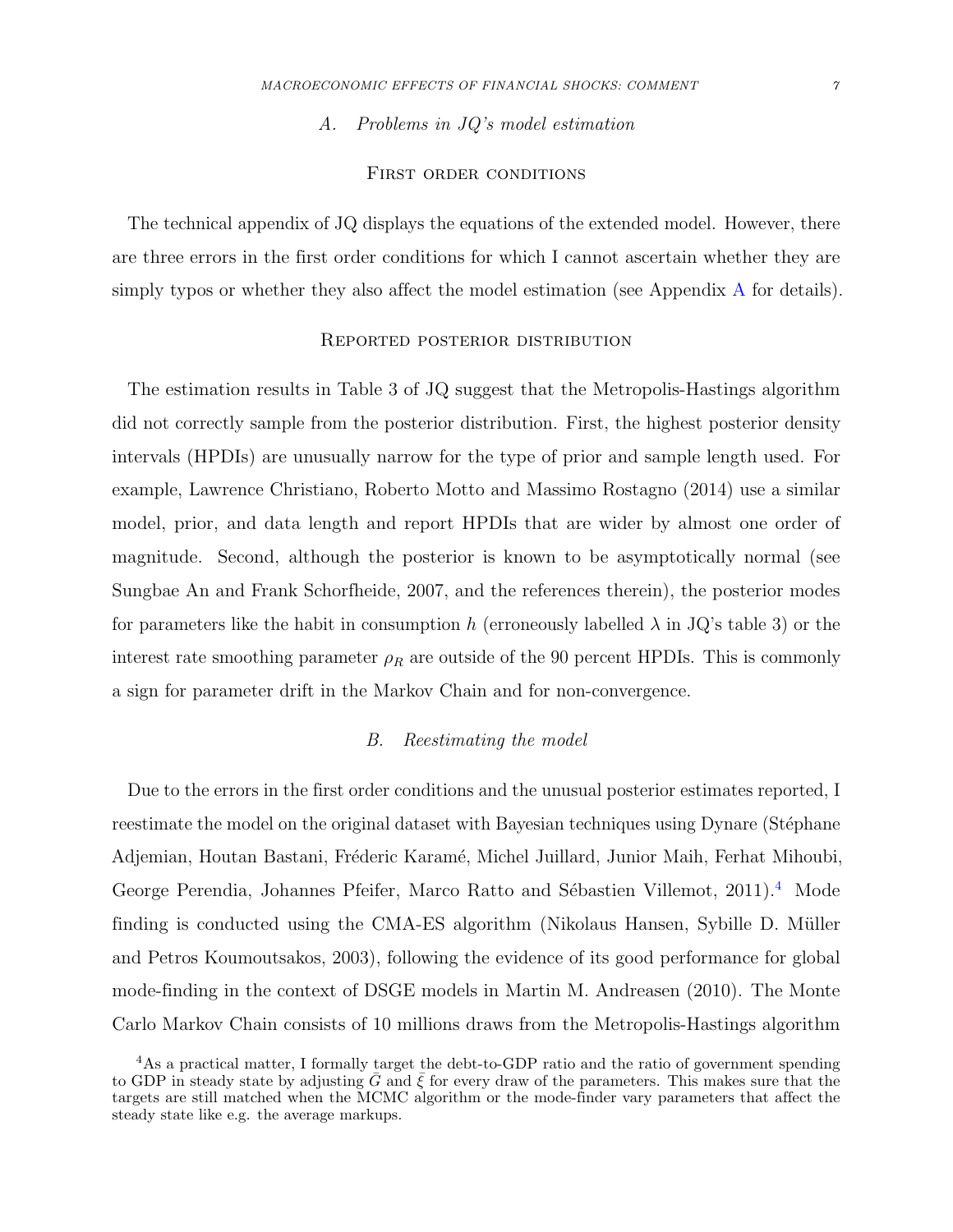<span id="page-8-0"></span>

|                                   |                      | Prior Distribution |           |       | Posterior Distribution    |           |          |           |
|-----------------------------------|----------------------|--------------------|-----------|-------|---------------------------|-----------|----------|-----------|
|                                   |                      |                    |           |       | <b>JQ</b><br>Reestimation |           |          |           |
| Parameter Name                    | Par.                 | Dist               | Mean      | S.D.  | Mode                      | Mode      | $5\%$    | $95\%$    |
| Risk aversion                     | $\sigma$             | norm               | 1.500     | 0.370 | 1.090                     | 1.540     | 0.855    | 1.731     |
| Frisch elasticity                 | $\varepsilon$        | norm               | 2.000     | 0.750 | 1.761                     | 0.873     | 0.940    | 2.998     |
| Habit parameter                   | $\boldsymbol{h}$     | beta               | 0.500     | 0.300 | 0.608                     | 0.367     | 0.263    | 0.500     |
| Calvo Wage adjustment             | $\omega$             | beta               | 0.500     | 0.300 | 0.278                     | 0.075     | 0.037    | 0.220     |
| Rotemberg price adjustment cost   | $\phi$               | invg               | 0.100     | 0.300 | 0.031                     | 6.997     | 7.300    | 29.584    |
| Investment adjustment cost        | $\varrho$            | invg               | 0.100     | 0.300 | 0.021                     | 0.149     | 0.102    | 1.371     |
| Capital utilization cost          | $\psi$               | beta               | 0.500     | 0.150 | 0.815                     | 0.775     | 0.548    | 0.882     |
| Equity cost                       | $\kappa$             | invg               | 0.200     | 0.100 | 0.426                     | 0.287     | 0.254    | 0.935     |
| Average price markup              | $\bar{\eta}$         | beta               | 1.200     | 0.100 | 1.137                     | 1.806     | 1.712    | 1.871     |
| Average wage markup               | $\bar{v}$            | beta               | 1.200     | 0.100 | 1.025                     | 1.140     | 1.057    | 1.374     |
| Productivity shock persistence    | $\rho_z$             | beta               | 0.500     | 0.200 | 0.902                     | 0.920     | 0.864    | 0.949     |
| Investment shock persistence      | $\rho_{\zeta}$       | beta               | 0.500     | 0.200 | 0.922                     | 0.913     | 0.623    | 0.928     |
| Intertemporal shock persistence   | $\rho_{\gamma}$      | beta               | 0.500     | 0.200 | 0.794                     | 0.949     | 0.920    | 0.979     |
| Price markup shock persistence    | $\rho_{\eta}$        | beta               | 0.500     | 0.200 | 0.906                     | 0.866     | 0.734    | 0.910     |
| Wage markup shock persistence     | $\rho_v$             | beta               | 0.500     | 0.200 | 0.627                     | 0.981     | 0.945    | 0.996     |
| Government shock persistence      | $\rho_G$             | beta               | 0.500     | 0.200 | 0.955                     | 0.976     | 0.957    | 0.993     |
| Interest policy shock persistence | $\rho_{\varsigma}$   | beta               | $0.500\,$ | 0.200 | 0.203                     | 0.213     | 0.131    | 0.338     |
| Financial shock persistence       | $\rho_{\xi}$         | beta               | $0.500\,$ | 0.200 | 0.969                     | 0.990     | 0.978    | 0.998     |
| Interaction production govern-    | $\rho_{gz}$          | beta               | 0.500     | 0.200 | 0.509                     | 0.859     | 0.608    | 0.969     |
| ment                              |                      |                    |           |       |                           |           |          |           |
| Taylor rule persistence           | $\rho_R$             | beta               | 0.750     | 0.100 | 0.745                     | 0.784     | 0.767    | 0.849     |
| Taylor rule feedback              | $\nu_1$              | norm               | 1.500     | 0.250 | 2.410                     | 2.202     | 1.984    | $2.505\,$ |
| Taylor rule feedback              | $\nu_2$              | norm               | 0.120     | 0.050 | 0.000                     | $-0.020$  | $-0.032$ | 0.050     |
| Taylor rule feedback              | $\nu_3$              | norm               | 0.120     | 0.050 | 0.121                     | 0.176     | 0.141    | 0.232     |
| Technology shock                  | $\sigma_z$           | invg               | 0.001     | 0.050 | 0.005                     | 0.005     | 0.004    | 0.005     |
| Investment shock                  | $\sigma_{\zeta}$     | invg               | 0.001     | 0.050 | 0.006                     | $0.009\,$ | 0.007    | 0.049     |
| Preference shock                  | $\sigma_{\gamma}$    | invg               | 0.001     | 0.050 | 0.016                     | 0.019     | 0.013    | 0.028     |
| Price Markup shock                | $\sigma_{\eta}$      | invg               | 0.001     | 0.050 | 0.019                     | 0.013     | 0.013    | 0.031     |
| Wage Markup shock                 | $\sigma_v$           | invg               | 0.001     | 0.050 | 0.085                     | 0.021     | 0.012    | 0.022     |
| Government shock                  | $\sigma_g$           | invg               | 0.001     | 0.050 | 0.028                     | 0.016     | 0.014    | 0.018     |
| Monetary shock                    | $\sigma_{\varsigma}$ | invg               | 0.001     | 0.050 | 0.002                     | 0.001     | 0.001    | 0.002     |
| <b>Financial Shock</b>            | $\sigma_{\xi}$       | invg               | 0.001     | 0.050 | 0.008                     | 0.016     | 0.013    | 0.018     |

Table 1—: Posterior estimates with JQ prior

Note: norm: normal distribution; beta: beta distribution (generalized beta on [1,2] for markups); invg: inverse gamma distribution.

with a burn-in of 25 percent. The acceptance rate was 23 percent. Convergence of the Monte Carlo Markov Chain was visually checked via trace plots and formally using the [John Geweke](#page-12-5) [\(1992\)](#page-12-5) convergence diagnostics (see the technical appendix).

Table [1](#page-8-0) displays the posterior estimation results. Most of the estimates are rather different than originally reported in JQ and more comparable to the previous literature.[5](#page-8-1) At the

<span id="page-8-1"></span><sup>&</sup>lt;sup>5</sup>This is potentially due to the posterior density being multimodal, with JQ presumably reporting a local instead of a global mode. The mode reported in Table [1](#page-8-0) has a posterior density of 3080.90. During mode-finding, I encountered a second local mode with density 3078.22 that features parameter estimates and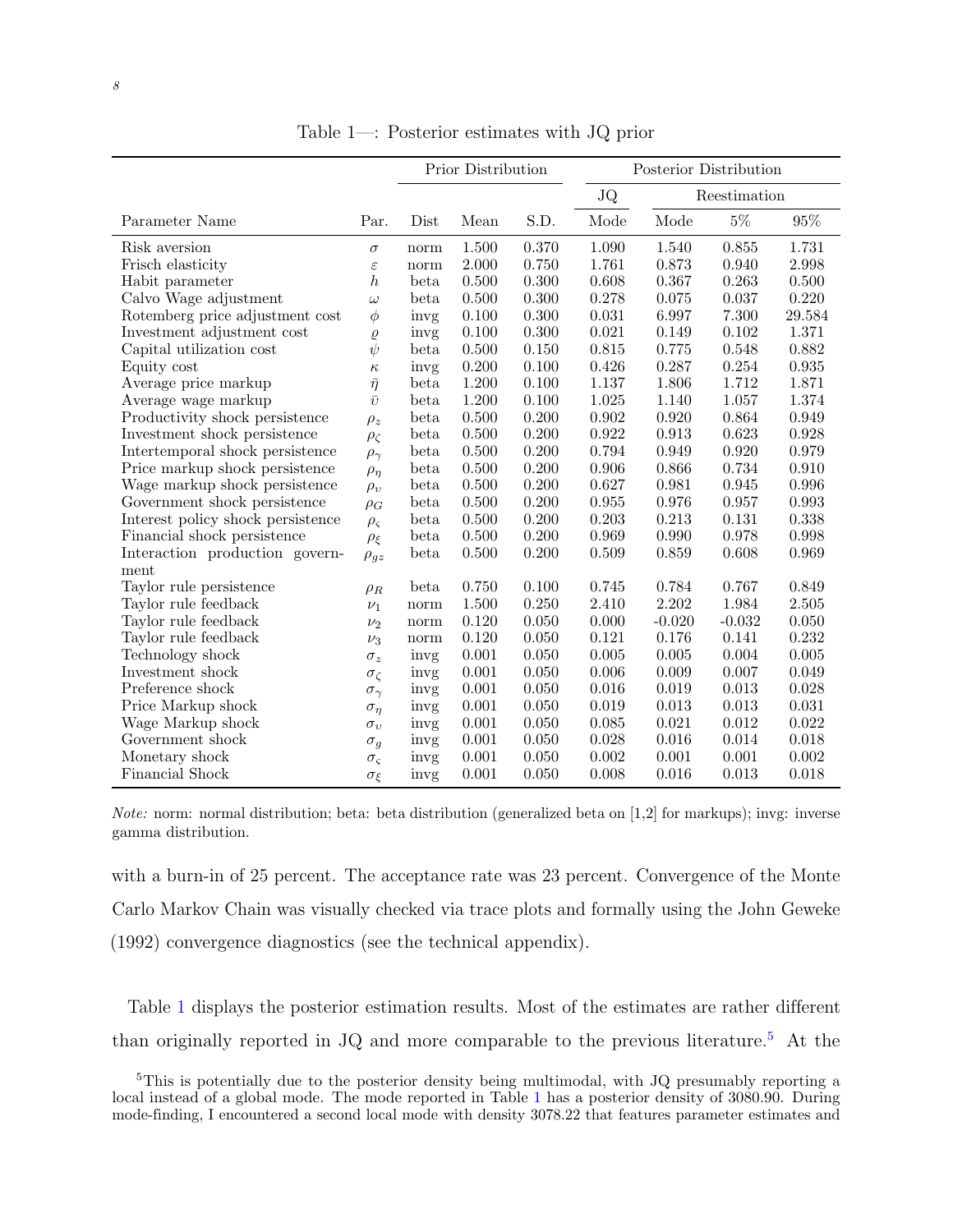<span id="page-9-1"></span>

Figure 3. : Prior and posterior forecast error variance share of the financial shock  $\varepsilon_{\xi}$  in GDP growth rates in the reestimated model

Note: Kernel density estimate of the share of forecast error variance of GDP growth rates at horizon infinity explained by financial shocks  $\varepsilon_{\xi}$ ; based on 10,000 draws from the prior (black solid line) and posterior (red dashed dotted line); green dashed line: variance share at the posterior mode of the reestimated model; black dotted line: posterior mean variance share reported in JQ.

same time, consistent with the previous literature, the HPDIs are considerably wider than originally reported in JQ. The Rotemberg price adjustment cost parameter  $\phi$  is estimated at 7, almost 226 times bigger than in JQ and much closer to what e.g. [Peter N. Ireland](#page-13-2) [\(2001\)](#page-13-2) found. The implied price duration at the mode in a Calvo framework is 2.96 quarters compared to 1.004 in JQ. The capital adjustment cost parameter  $\rho$  is estimated to be 0.15, between the value of 0.02 reported in JQ and the 2.48 reported in [Lawrence J. Christiano,](#page-12-6) [Martin Eichenbaum and Charles L. Evans](#page-12-6) [\(2005\)](#page-12-6). While these values square better with the previous literature, the steady state price markup of 80 percent is much higher than typically found in estimated DSGE models (e.g. [Alejandro Justiniano, Giorgio E. Primiceri](#page-13-3) [and Andrea Tambalotti,](#page-13-3) [2013;](#page-13-3) [David Altig, Lawrence Christiano, Martin Eichenbaum and](#page-12-7) Jesper Lindé, [2011\)](#page-12-7), while the Calvo wage adjustment parameter of  $\omega = 0.075$  is a lot lower.<sup>[6](#page-9-0)</sup>

a variance decomposition rather similar to the one reported in JQ.

<span id="page-9-0"></span><sup>6</sup>The technical appendix, Section II reports estimation results with a more conventional [Frank Smets and](#page-13-4) [Rafael Wouters](#page-13-4) [\(2007\)](#page-13-4)-type prior. While this prior induces more plausible posterior parameter estimates, the results on the business cycle contribution of financial shocks are very similar to the ones obtained with the JQ prior.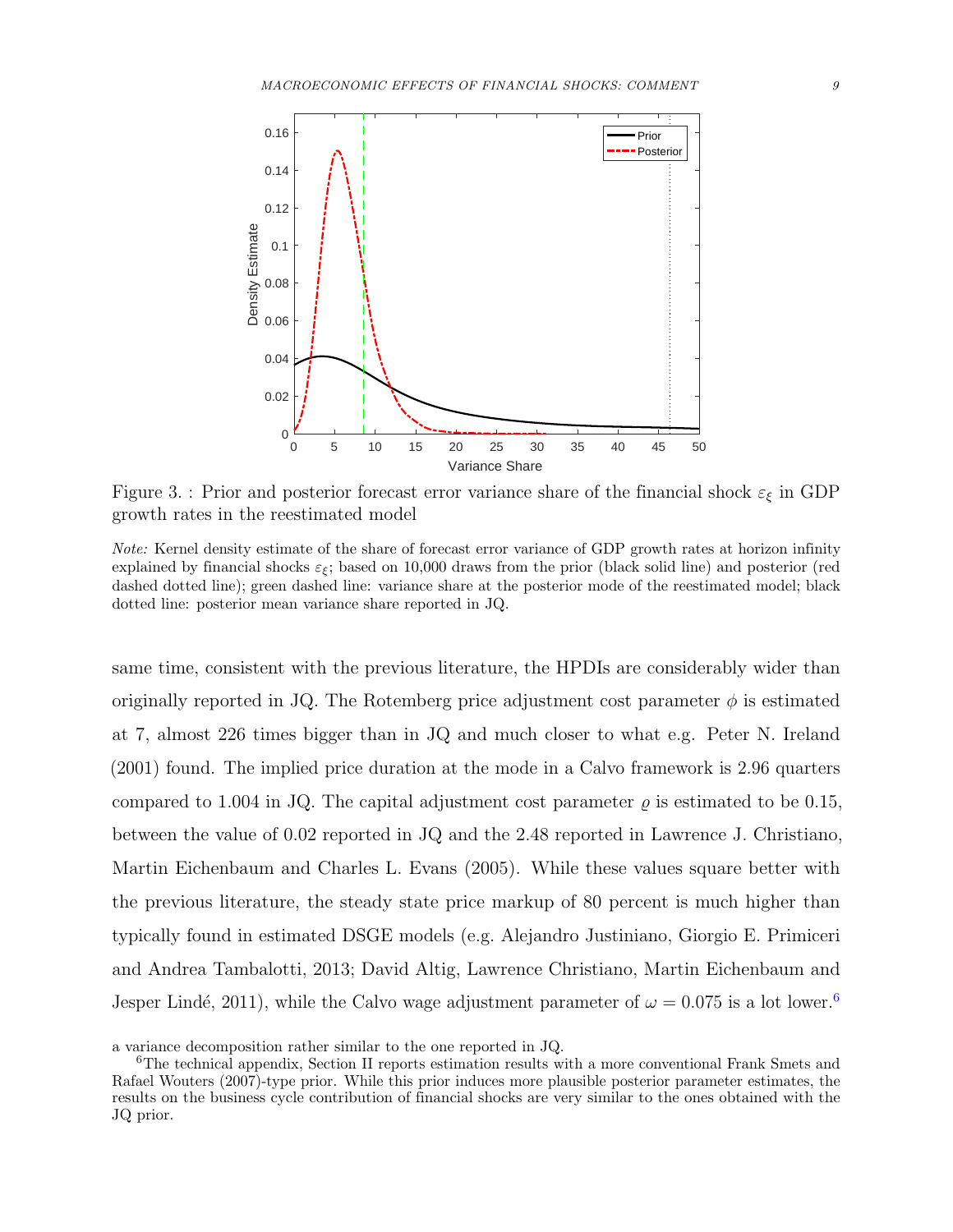|                         | TFP shock $\varepsilon_z$ | <b>MEI</b><br>shock<br>$\varepsilon_\zeta$ | Intert.<br>shock<br>$\varepsilon_{\gamma}$ | Price<br>МK<br>shock<br>$\varepsilon_{\eta}$ | Wage<br>МK<br>shock<br>$\varepsilon_v$ | Govern.<br>shock<br>$\varepsilon_g$ | Money<br>shock<br>$\varepsilon_{\varsigma}$ | Fin.<br>shock<br>$\varepsilon_{\xi}$ | Fin.<br>shock<br>$\varepsilon_{\xi}$ |
|-------------------------|---------------------------|--------------------------------------------|--------------------------------------------|----------------------------------------------|----------------------------------------|-------------------------------------|---------------------------------------------|--------------------------------------|--------------------------------------|
|                         | Reestimation              |                                            |                                            |                                              |                                        |                                     |                                             |                                      | JQ                                   |
| GDP                     | 5.99                      | 26.11                                      | 8.06                                       | 25.36                                        | 11.63                                  | 5.96                                | 10.36                                       | 6.53                                 | 46.4                                 |
| Consumption             | 4.33                      | 23.27                                      | 20.81                                      | 8.85                                         | 24.66                                  | 5.95                                | 7.56                                        | 4.57                                 | 0.6                                  |
| Investment              | 1.98                      | 74.45                                      | 5.97                                       | 11.08                                        | 2.68                                   | 0.10                                | 2.39                                        | 1.35                                 | 24.7                                 |
| Inflation               | 3.98                      | 18.09                                      | 18.60                                      | 17.88                                        | 8.37                                   | 0.70                                | 12.69                                       | 19.69                                | 9.5                                  |
| FF rate                 | 1.24                      | 53.30                                      | 31.64                                      | 4.16                                         | 5.68                                   | 1.53                                | 1.09                                        | 1.36                                 | 4.7                                  |
| Hours                   | 22.42                     | 26.15                                      | 3.69                                       | 14.52                                        | 17.36                                  | 6.74                                | 5.95                                        | 3.17                                 | 33.5                                 |
| Wages                   | 2.13                      | 4.98                                       | 15.45                                      | 21.51                                        | 36.78                                  | 1.52                                | 8.15                                        | 9.48                                 | 1.0                                  |
| Debt<br>repay-<br>ments | 4.05                      | 38.51                                      | 5.30                                       | 16.80                                        | 7.77                                   | 0.83                                | 2.44                                        | 24.32                                | 13.5                                 |

<span id="page-10-0"></span>Table 2—: Posterior forecast error variance decomposition (in percent) at horizon infinity in the reestimated model

Note: Average over 10,000 draws from the posterior distribution of the reestimated model. All variables are in growth rates, except for the federal funds rate and the share of debt repurchases to GDP, which are in levels. The last column displays the results for financial shocks reported in JQ.

The higher price and investment adjustment cost estimates change the conclusions derived from the model. Figure [3](#page-9-1) displays the prior and posterior kernel density estimates of the forecast error variance share of GDP growth rates at horizon infinity explained by the financial shock  $\varepsilon_{\xi}$ . While the prior density is rather diffuse and includes high variance shares, the posterior mass is concentrated at values below 15 percent. Table [2](#page-10-0) reports the posterior mean variance decomposition for the observables. In the reestimated model, the financial shock  $\varepsilon_{\xi}$ is on average responsible for less than 7 percent of output fluctuations, as opposed to the 46 percent originally reported in JQ. Price markup and MEI shocks<sup>[7](#page-10-1)</sup> now account for most of GDP growth rate fluctuations. Similarly, the variance share of hours explained is 3 percent compared to 34 percent in JQ. However, financial shocks now play a larger role for explaining the forecast error variance of inflation and debt repurchases.

Figure [4](#page-11-1) displays the historical shock decomposition from the reestimated model, corresponding to JQ's Figure 10. Consistent with the small role of the financial shock in the unconditional forecast error variance decomposition, the historical GDP movements explained

<span id="page-10-1"></span><sup>7</sup>While JQ term this shock "investment-specific technology shock", it does not empirically map into the relative price of investment and has subsequently become known as a "marginal efficiency of investment" shock (see [Justiniano, Primiceri and Tambalotti,](#page-13-1) [2011\)](#page-13-1) to distinguish it from the [Jonas D.M. Fisher](#page-12-8) [\(2006\)](#page-12-8) investment-specific technology shock that empirically maps into the relative price of investment.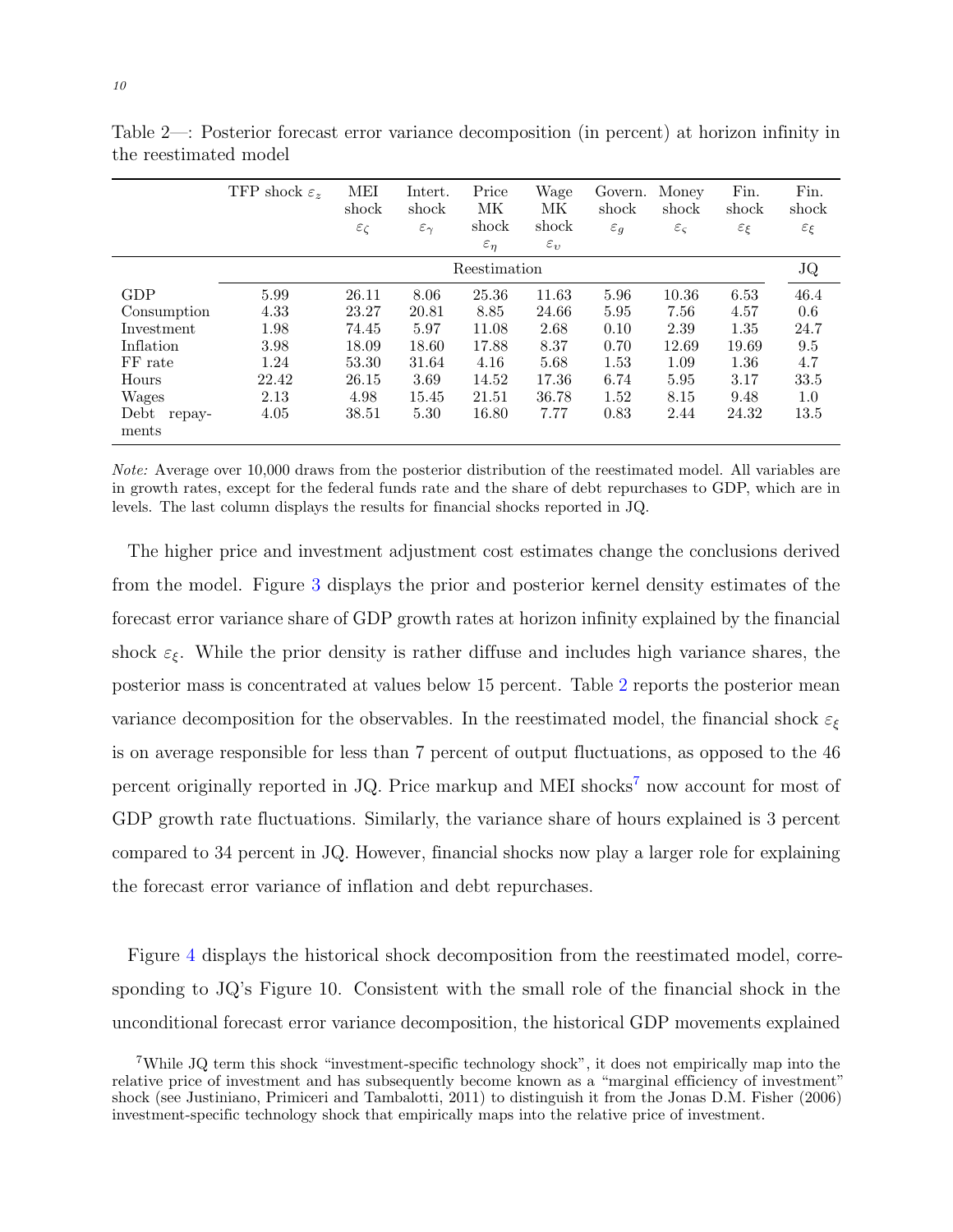<span id="page-11-1"></span>

Figure 4. : Responses of the extended model to the financial shock  $\varepsilon_{\xi}$  with parameters set to the posterior mode.

Note: Left panel: Data growth rates (blue solid line) are demeaned, growth rates implied by financial shocks (red dashed line) are derived from a historical shock decomposition; Right panel: data depicted is linearly detrended log GDP (blue solid line), level implied by financial shocks (red dashed line) results from cumulated growth rates

by financial shocks are small. During the Great Recession, financial shocks account for close to 2 percentage points of the 8.2 percent GDP drop during the Great Recession, compared to almost half in JQ.

#### III. Conclusion

<span id="page-11-0"></span>Considered jointly, the evidence from the parsimonious model with the corrected TFP measure and the reestimated, corrected medium-scale model suggests that the particular type of microfounded financial shocks advocated in JQ are not an important driver of U.S. business cycle fluctuations, except during selected periods. This does not necessarily imply that financial frictions and financial shocks in general do not play a central role in explaining macroeconomic fluctuations. As noted in [Justiniano, Primiceri and Tambalotti](#page-13-1) [\(2011\)](#page-13-1), the MEI shock, which turns out to be the most important driver of output fluctuations in the reestimated extended model, can be interpreted as a "proxy for the effectiveness with which the financial sector channels the flow of household savings into new productive capital." In fact, it tends to be highly correlated with measures of stress in financial markets like the credit spread between high yield and AAA bonds. The challenge consists of providing credible microfoundations for this type of time-varying friction.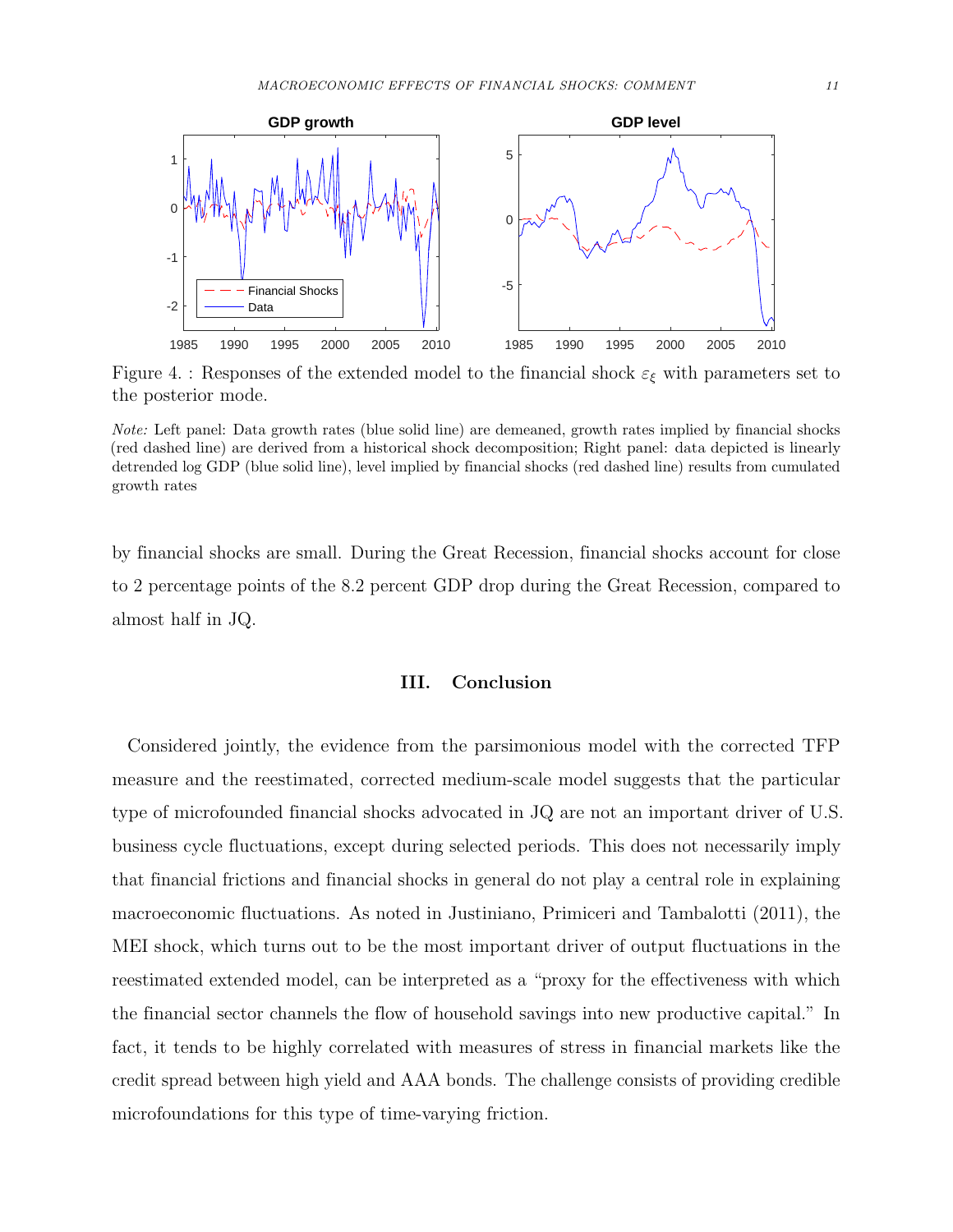#### REFERENCES

- <span id="page-12-2"></span>Adjemian, Stéphane, Houtan Bastani, Fréderic Karamé, Michel Juillard, Junior Maih, Ferhat Mihoubi, George Perendia, Johannes Pfeifer, Marco Ratto, and Sébastien Villemot. 2011. "Dynare: reference manual version 4." CEPREMAP Dynare Working Papers 1.
- <span id="page-12-7"></span>Altig, David, Lawrence Christiano, Martin Eichenbaum, and Jesper Lindé. 2011. "Firm-specific capital, nominal rigidities and the business cycle." Review of Economic Dynamics, 14(2): 225–247.
- <span id="page-12-4"></span>Andreasen, Martin M. 2010. "How to maximize the likelihood function for a DSGE model." Computational Economics, 35(2): 127–154.
- <span id="page-12-1"></span>An, Sungbae, and Frank Schorfheide. 2007. "Bayesian analysis of DSGE models." Econometric Reviews, 26(2-4): 113–172.
- <span id="page-12-6"></span>Christiano, Lawrence J., Martin Eichenbaum, and Charles L. Evans. 2005. "Nominal rigidities and the dynamic effects of a shock to monetary policy." Journal of Political Economy,  $113(1)$ : 1–45.
- <span id="page-12-0"></span>Christiano, Lawrence, Roberto Motto, and Massimo Rostagno. 2014. "Risk shocks." American Economic Review, 104(1): 37–65.
- <span id="page-12-8"></span>Fisher, Jonas D.M. 2006. "The dynamic effects of neutral and investment specific technology shocks." Journal of Political Economy, 114(3): 413–451.
- <span id="page-12-5"></span>Geweke, John. 1992. "Evaluating the accuracy of sampling-based approaches to the calculation of posterior moments." In *Bayesian Statistics*. Vol. 4, , ed. José M. Bernardo, James O. Berger, A. Philip Dawid and Adrian F. M. Smith, 641–649. Oxford:Clarendon Press.
- <span id="page-12-3"></span>Hansen, Nikolaus, Sybille D. Müller, and Petros Koumoutsakos. 2003. "Reducing the time complexity of the derandomized evolution strategy with covariance matrix adaptation (CMA-ES)." Evolutionary Computation, 11(1): 1–18.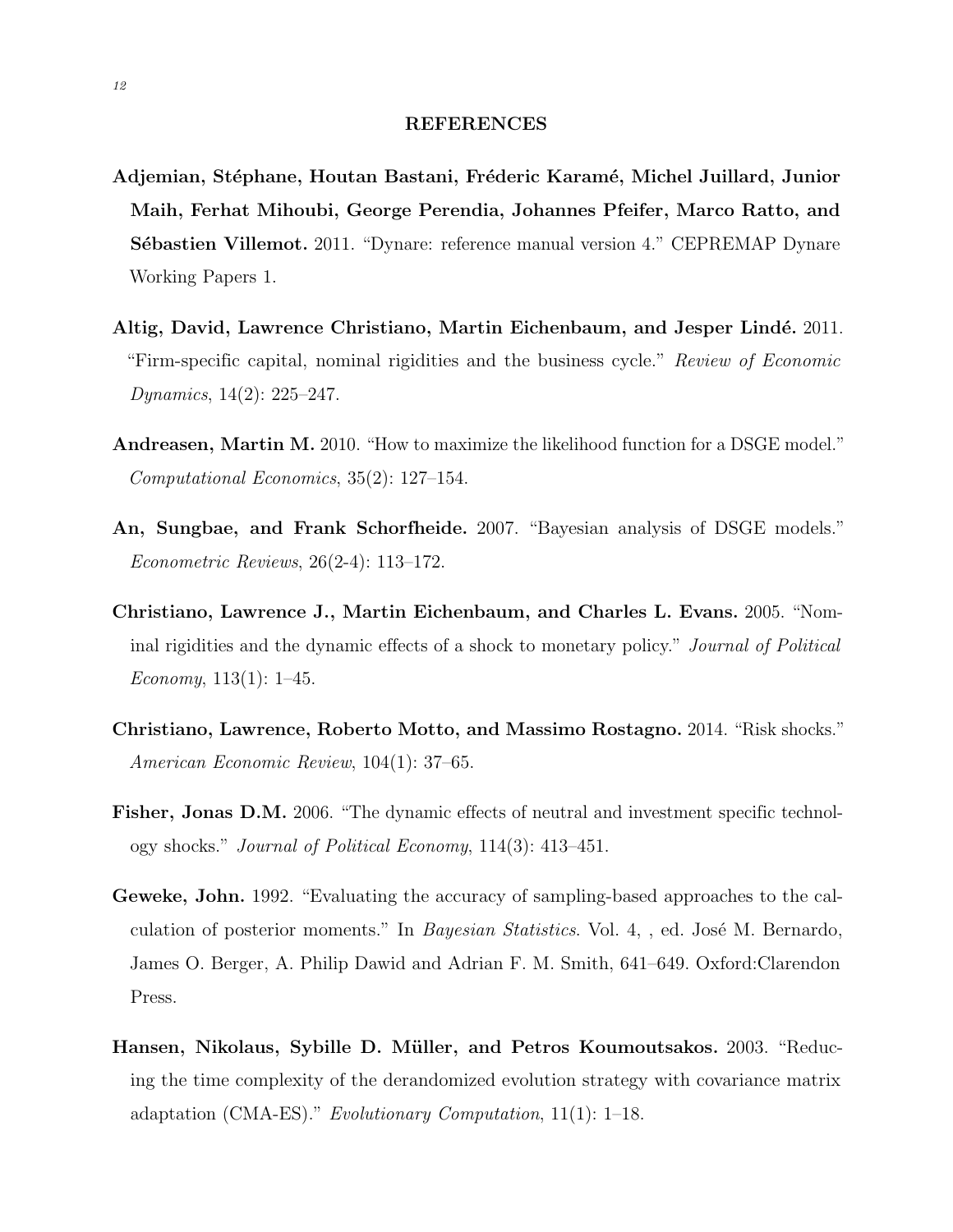- <span id="page-13-2"></span>Ireland, Peter N. 2001. "Sticky-price models of the business cycle: Specification and stability." Journal of Monetary Economics, 47(1): 3–18.
- <span id="page-13-0"></span>Jermann, Urban, and Vincenzo Quadrini. 2012. "Macroeconomic effects of financial shocks." American Economic Review, 102(1): 238–71.
- <span id="page-13-1"></span>Justiniano, Alejandro, Giorgio E. Primiceri, and Andrea Tambalotti. 2011. "Investment shocks and the relative price of investment." Review of Economic Dynamics, 14(1): 101–121.
- <span id="page-13-3"></span>Justiniano, Alejandro, Giorgio E. Primiceri, and Andrea Tambalotti. 2013. "Is there a trade-off between inflation and output stabilization?" American Economic Journal:  $Macroeconomics, 5(2): 1-31.$
- <span id="page-13-4"></span>Smets, Frank, and Rafael Wouters. 2007. "Shocks and frictions in US business cycles: A Bayesian DSGE approach." American Economic Review, 97(3): 586–606.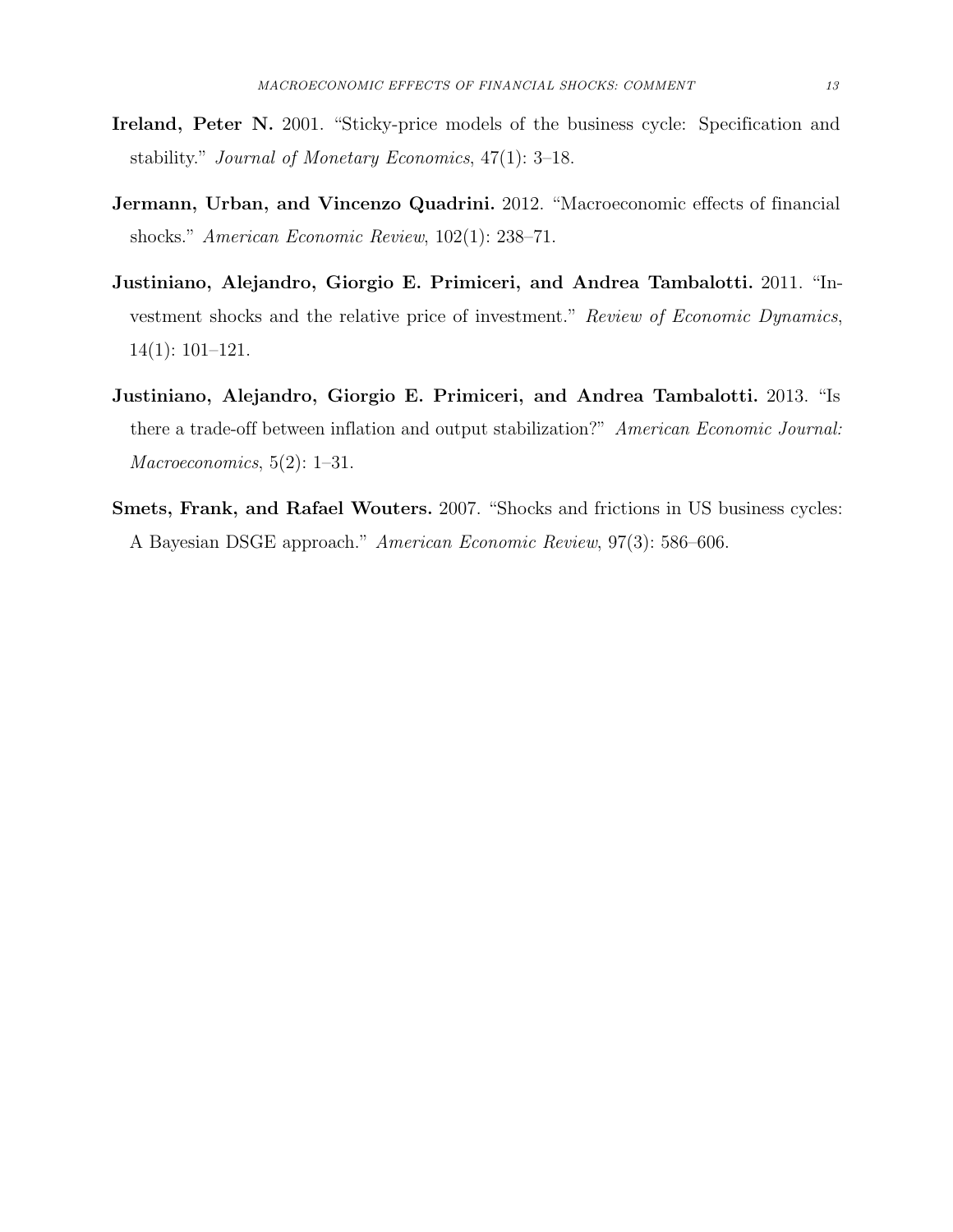# <span id="page-14-3"></span>PROBLEMATIC FIRST ORDER CONDITIONS

<span id="page-14-0"></span>First, in the capital utilization FOC, equation (2) of JQ's Technical Appendix,

<span id="page-14-2"></span>
$$
(JQ-App. 2) \qquad (1 - \mu_t \varphi_{d,t}) F_{u,t} - \Psi_{u,t} k_t \varphi_{d,t} - \chi_t D_{u,t} \varphi_{d,t} = 0
$$

there should be no  $\varphi_{d,t}$  attached to the second term  $\Psi_{u,t}k_t$ :

(A1) 
$$
(1 - \mu_t \varphi_{d,t}) F_{u,t} - \Psi_{u,t} k_t - \chi_t D_{u,t} \varphi_{d,t} = 0.
$$

To see this, consider the relevant parts of the firm's Lagrangian:

(A2) 
$$
\lambda_t P_t ([F(u_t) - \Psi(u_t) k_t] + ... ) + \mu_t (-F(u_t) + ... ) + \chi_t (-D(u_t) + ... )
$$

Taking the derivative with respect to  $u_t$  and setting it to 0 results in the first order condition:

<span id="page-14-1"></span>(A3) 
$$
\lambda_t P_t (F_{u,t} - \Psi_{u,t} k_t) - \mu_t F_{u,t} - \chi_t D_{u,t} = 0,
$$

where  $\lambda_t P_t$  can be eliminated using the condition  $\lambda_t P_t = \varphi_{d,t}^{-1}$ . Equation [\(A3\)](#page-14-1) shows that the  $\Psi_{u,t}k_t$  term has the same prefactor as the first  $1 \times F_{u,t}$  part of the term  $(1 - \mu_t \varphi_{d,t})F_{u,t}$  in [\(JQ-App. 2\)](#page-14-2), resulting in equation [\(A1\)](#page-14-3).

Second, in the Euler equation for capital, equation (3) of JQ's technical appendix,

$$
(JQ-App. 3)
$$
  

$$
E_t m_{t+1} \left\{ (1-\delta)Q_{t+1} + \frac{F_{k,t+1} - \Psi_t}{\varphi_{d,t+1}} - \mu_{t+1} F_{k,t+1} - \chi_{t+1} D_{k,t+1} \right\} + \xi_t \mu_t - Q_t = 0
$$

the capacity utilization term  $\Psi_t$  within the conditional expectations should be dated  $\Psi_{t+1}$ :

$$
(A4) \quad E_t m_{t+1} \left\{ (1 - \delta)Q_{t+1} + \frac{F_{k,t+1} - \Psi_{t+1}}{\varphi_{d,t+1}} - \mu_{t+1} F_{k,t+1} - \chi_{t+1} D_{k,t+1} \right\} + \xi_t \mu_t - Q_t = 0
$$

The third error refers to the definition of debt repurchases as a share of GDP  $x_t$ , equation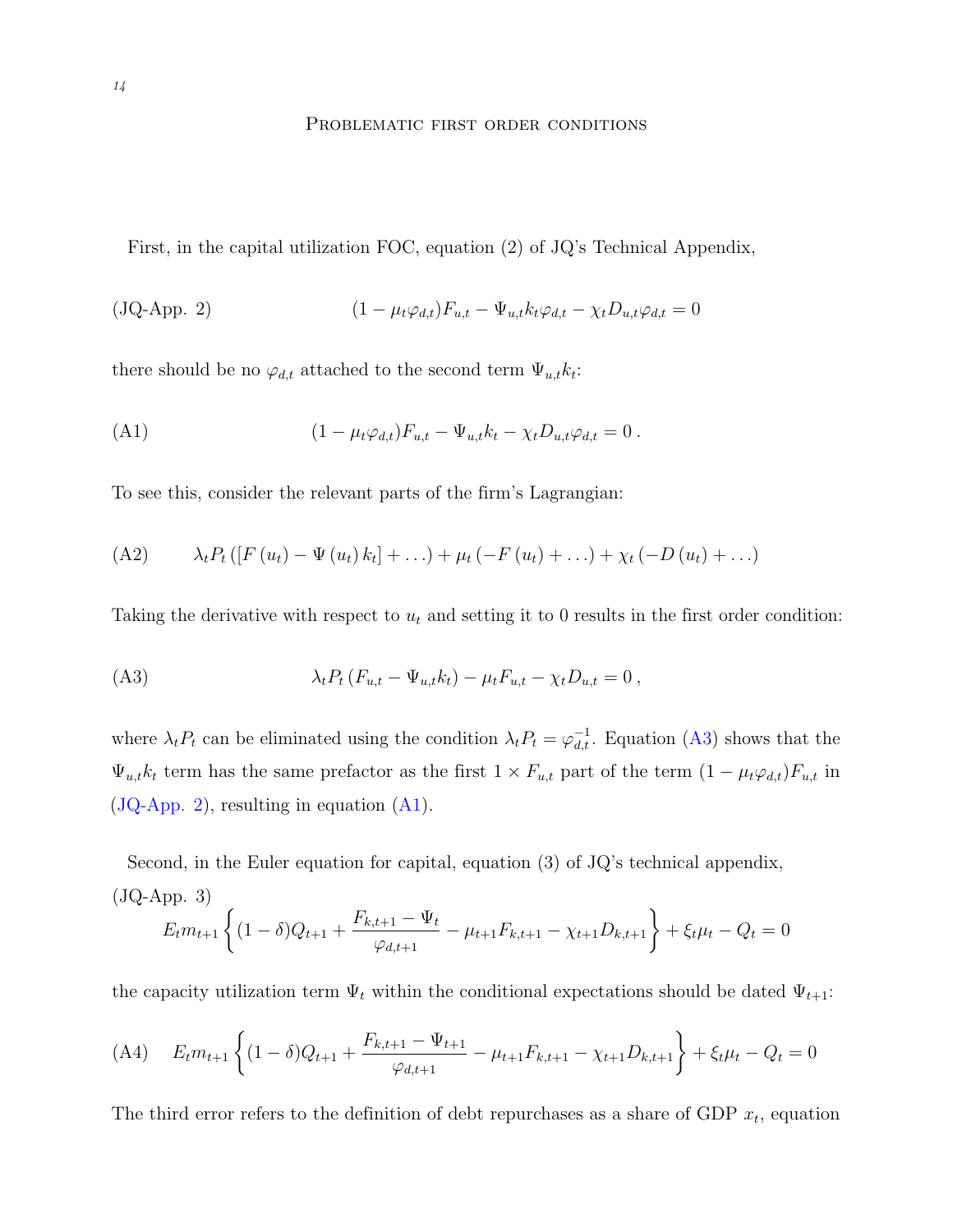(17) of JQ's technical appendix,

(JQ-App. 17) 
$$
x_t = \frac{\frac{b_t}{1+r_{t-1}} - \frac{b_{t+1}}{1+r_t}}{Y_t},
$$

where  $b_t$  are nominal bonds and  $Y_t$  is real GDP. As JQ match  $x_t$  to data on nominal debt repurchases as a share of nominal gross value added in the private business sector, real GDP  $Y_t$  in the model must be multiplied by the price level  $P_t$  to obtain nominal GDP in the denominator. The correct equation reads:

$$
(A5) \t\t x_t = \frac{\frac{b_t}{1+r_{t-1}} - \frac{b_{t+1}}{1+r_t}}{Y_t P_t}
$$

There are two additional typos in the published paper. The Taylor rule, equation (28), should read:

$$
\frac{1+r_t}{1+\bar{r}} = \left(\frac{1+r_{t-1}}{1+\bar{r}}\right)^{\rho_R}\left[\left(\frac{\pi_t}{\bar{\pi}}\right)^{\nu_1}\left(\frac{Y_t}{Y_t^*}\right)^{\nu_2}\right]^{1-\rho_R}\left(\frac{\frac{Y_t}{Y_t^*}}{\frac{Y_{t-1}}{Y_{t-1}^*}}\right)^{\nu_3}\varsigma_t
$$

to be consistent with equation (16) of JQ's Technical Appendix and [Smets and Wouters](#page-13-4) [\(2007\)](#page-13-4). Moreover, it must be that  $\vartheta = \frac{1-\bar{\xi}\bar{\mu}}{\beta} - (1-\delta)$  for capacity utilization u to be 1 in steady state.

## Recalibration of the parsimonious model and model IRFs

<span id="page-15-0"></span>JQ set the dividend adjustment cost parameter  $\kappa$  in their model to target the historical volatility of the equity payout to GDP series,  $d/y$ . However, when simulating the model with the corrected BGVA-TFP and the dividend adjustment cost parameter set at  $\kappa = 0.146$  as in JQ, the volatility of the simulated equity payout series is only 1 percent compared to 1.2 percent in the data. The reason is that when using the same sectoral output concept to construct financial conditions and TFP, the shocks from the VAR in [\(1\)](#page-2-1) are more strongly correlated than in JQ  $(0.74$  as opposed to 0.55). Figure [B1](#page-16-0) reproduces Figure 6 of JQ for the recalibrated parsimonious model. The model IRFs show that negative TFP shocks lead to an increase in equity payouts, while negative financial shocks lead to a decrease. A stronger positive correlation between shocks in the historical sample therefore implies that these two effects offset each other more frequently, reducing the overall volatility of the equity payout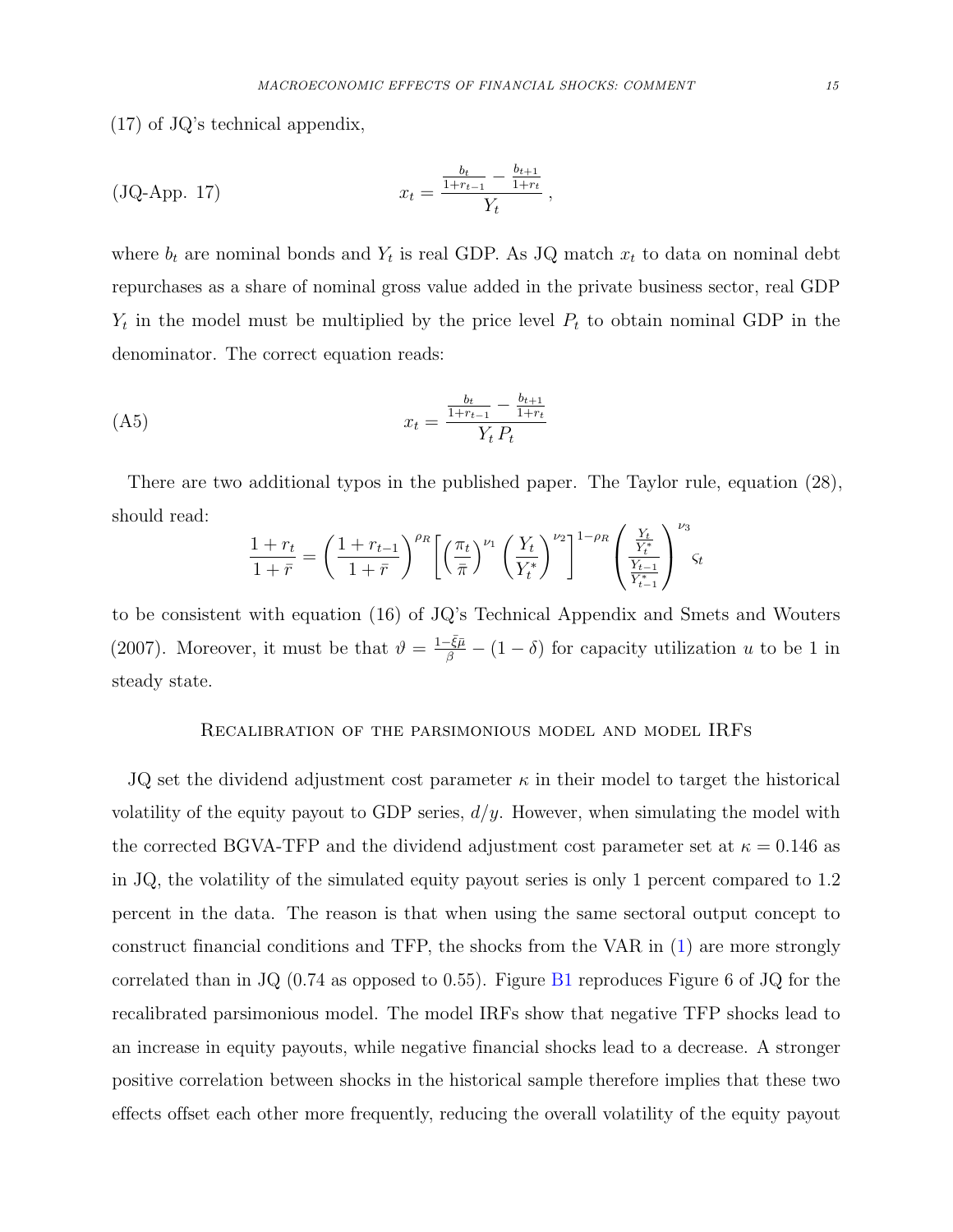<span id="page-16-0"></span>

Figure B1. : Impulse Responses to structural shocks in the recalibrated parsimonious model

Note: IRFs to negative one standard deviation TFP (blue solid line) and financial shocks (red dashed line) from the parsimonious model recalibrated with a dividend adjustment cost parameter of  $\kappa = 0.08$ . x-axis: quarters, y-axis: percentage deviation from steady state. As in JQ, IRFs are generated with off-diagonal elements of  $A$  in equation [\(1\)](#page-2-1) set to 0.

to GDP ratio predicted by the model. Increasing the volatility of  $d/y$  to the level found in the data requires reducing the equity adjustment cost parameter  $\kappa$  to 0.08.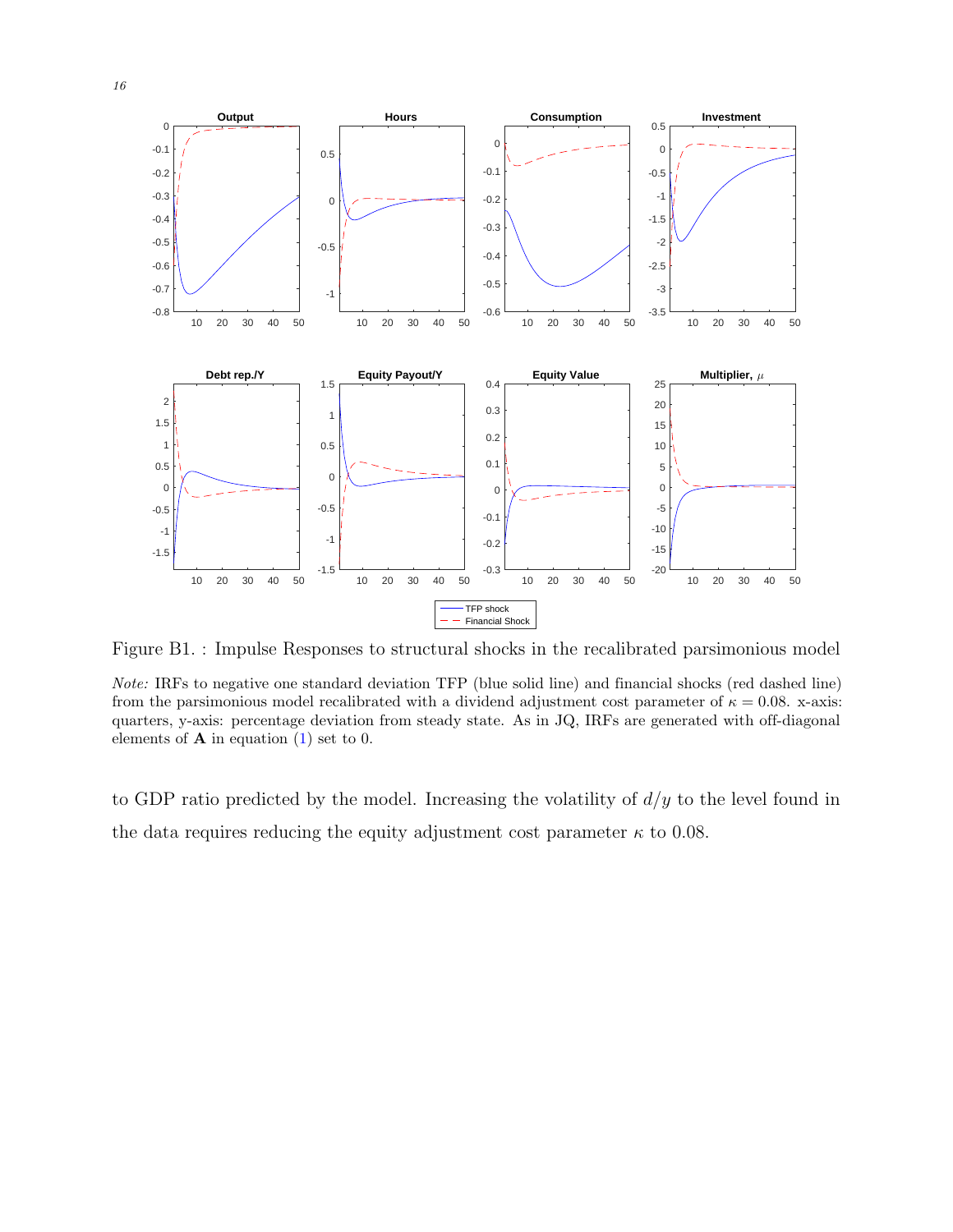<span id="page-17-0"></span>

<span id="page-17-1"></span>

Figure C1. : Response to TFP residual only

Note: Counterfactual GDP (top left), hours (top right), debt repurchases (bottom left), and equity payout (bottom right) series obtained from the parsimonious model when simulating it with TFP shocks only. Green solid line: data; red dashed line: JQ results; blue dashed dotted line: recalibrated model with financial frictions; black dashed dotted line: recalibrated model without financial frictions. Shaded areas denote NBER recessions.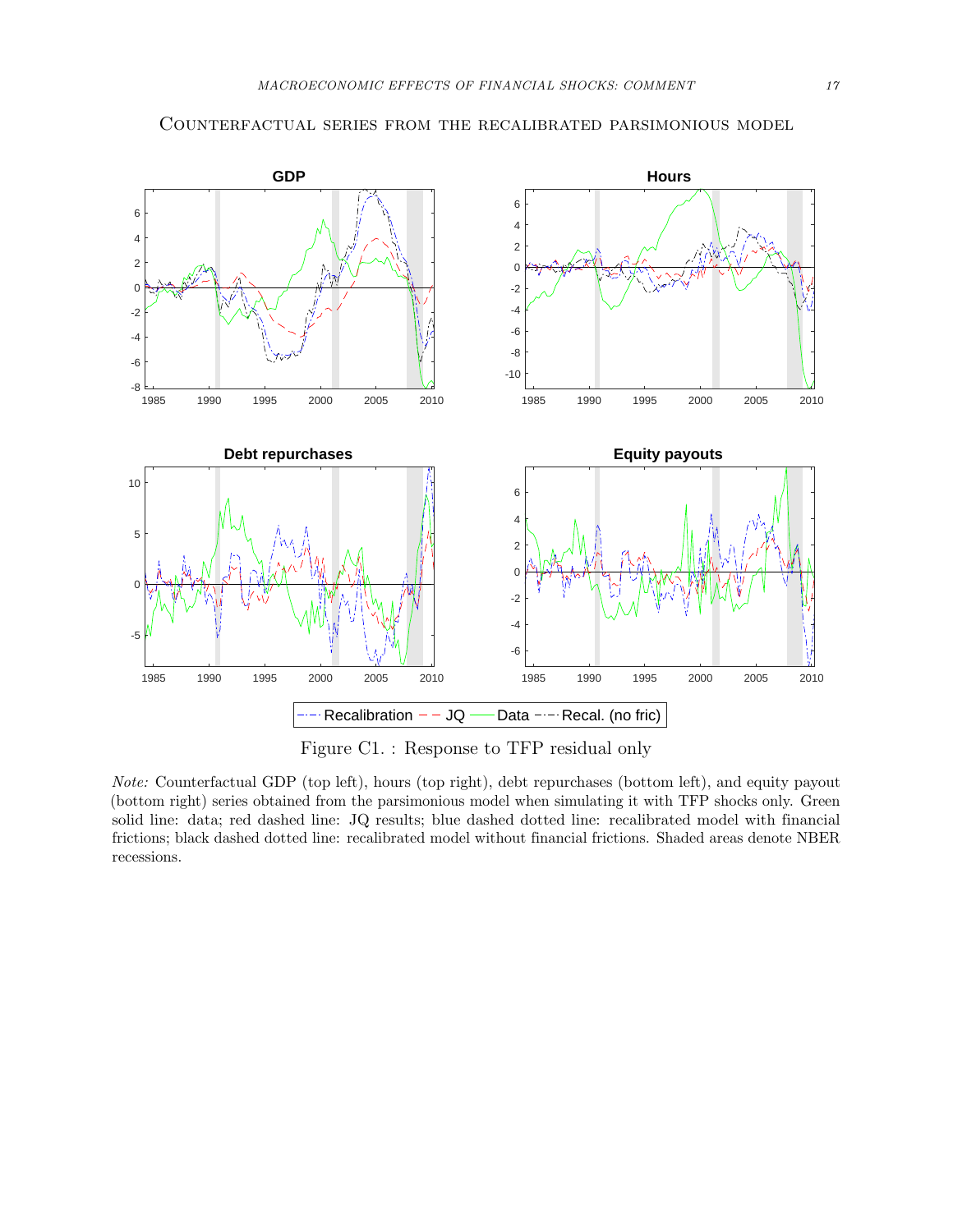<span id="page-18-0"></span>

Figure C2. : Response to financial residual only

Note: Counterfactual GDP (top left), hours (top right), debt repurchases (bottom left), and equity payout (bottom right) series obtained from the parsimonious model when simulating it with financial shocks only. Green solid line: data; red dashed line: JQ results; blue dashed dotted line: recalibrated model. Shaded areas denote NBER recessions.